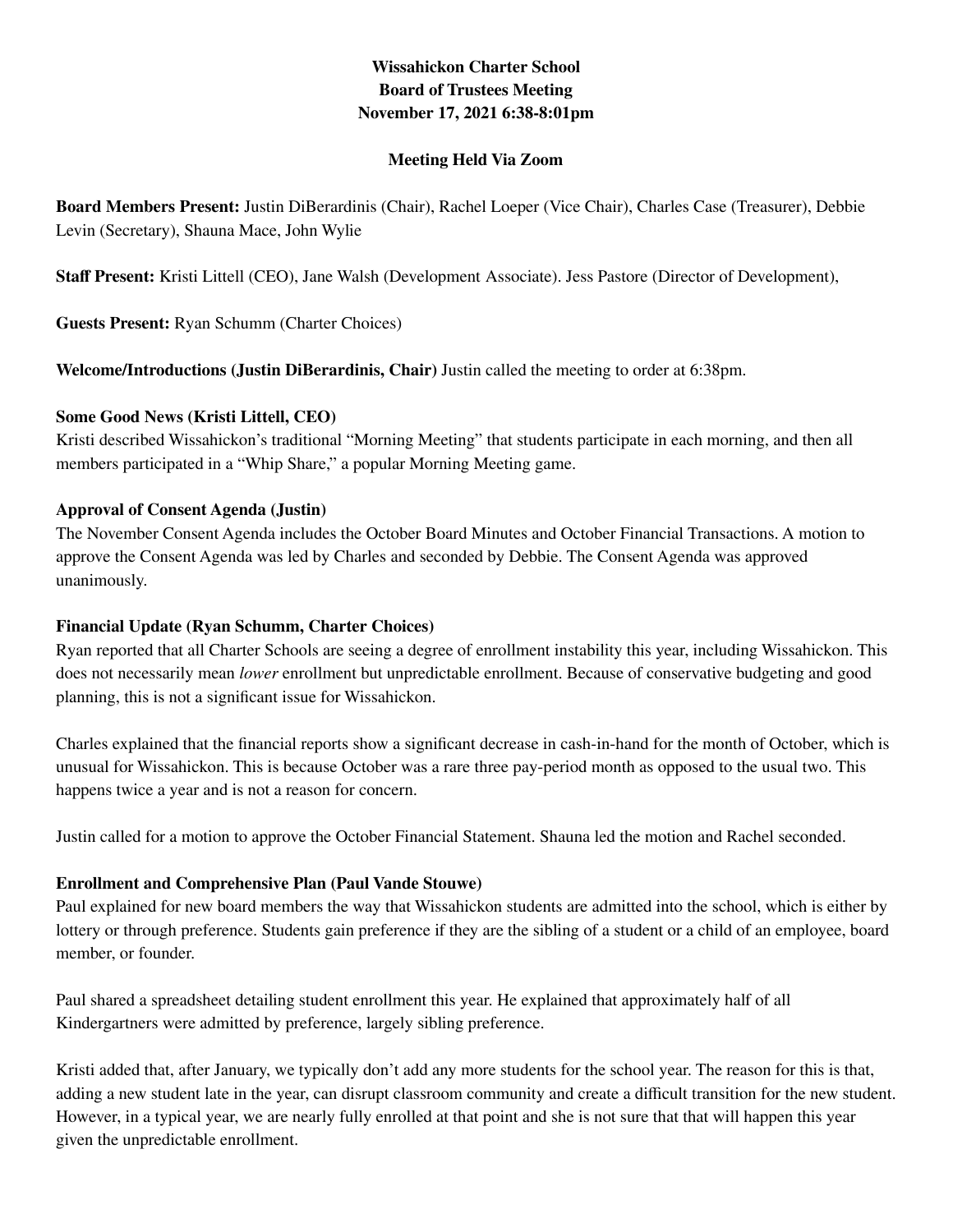### **Governance Committee (Rachel Loeper, Vice Chair, and Shauna Mace)**

Rachel reported that we have finally figured out the confusion that existed surrounding the training for new board members, and that Jane is nearly done collecting all certifications.

Shauna and Rachel discussed some alternative options for training and Shauna noted that re-elected board members may need to take a training as well. Jane is going to ask Mike Whisman of Charter Choices about this.

All new board members and some existing members should have received a Doodle poll in order to schedule a New Board Member Orientation and New Board Member Brunch.

The Governance Committee is working on creating a "Board Matrix" to determine where our strengths lie as a board and where we might have some gaps in certain skill-sets, demographics, and experiences. Shauna explained how the matrix works and what the committee would need from members in order to complete this process. She shared and sought feedback on the survey that will be going out to all members.

## **Diversity, Inclusion, & Justice Committee Update (Justin)**

Justin noted that the Diversity, Inclusion, and Justice Committee's work has been paused since Ebony took a leave from the board. We are still looking for some new members so that the work can resume.

## **Development Update (Jess)**

Jess reported that development goals are on track. We have had success with our campaigns so far, received several gifts from major donors, including a few that were unexpected, and also received a \$7500 grant from the Clarence Rowell Charitable Trust for art supplies.

Jess and Jane recently launched a periodic Newsletter, Fox & Tree, which will detail some of the work that is happening at Wissahickon for our donors. Jess noted that all board members should have received this newsletter in their email, and that it is a great communication for members to share with their contacts.

All members are receiving a copy of "The Itty-Bitty Book of Non-Profit Fundraising" which is a useful tool that Jess and Jane discovered during a recent professional development seminar. All members should read this brief book as it provides a lot of beneficial information for board members relating to fundraising and marketing.

Jess provided information on GivingTuesday, an annual event and fundraising campaign that takes place this year on November 30th. Development has just launched the campaign on Facebook and will continue to post regularly until the 30th. Board members should look for these posts, like or comment on the posts, and/or share with their contacts.

# **CEO Report (Kristi)**

- **Diversity, Inclusion, and Justice Spotlight** Kristi shared a "padlet" created by some of our middle school students in which they shared what they are grateful for. In particular, Kristi highlighted a student who shared that they were grateful that the school uses "people's preferred pronouns and is accepting of people no matter what they identify as."
- **● Covid Update** Kristi reported that we have hired a "Covid Coordinator" for the school, which will take a huge load off of administrators and other staff members and help keep our community safe. Kristi also provided an update on the Fernhill quarantine and explained the events and decision-making that occurred to lead to the closure.
- **Hiring Update** A few additional positions have opened since the last meeting. Kristi shared the positions currently available and asked members to let her know if they have any contacts who could be a good fit.